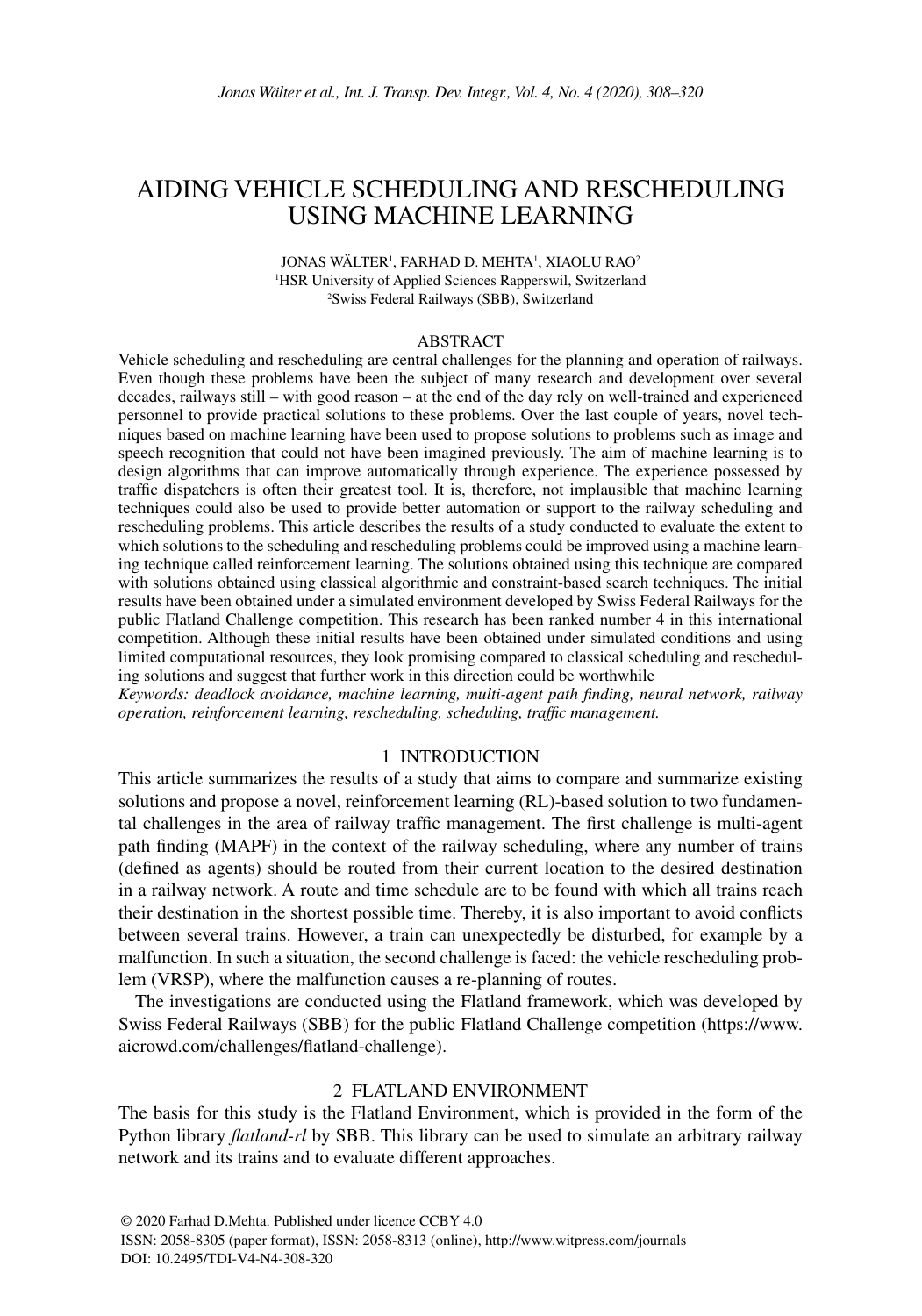#### 2.1 Railway network

A railway network is built as a two-dimensional rectangular grid with any number of cells in width and height. In Fig. 1, a railway network with a height of 20 cells and a width of 35 cells is shown. A cell is identified by its coordinates in the form (*row, column*).

A cell can be empty and is then represented by trees, mountains or buildings for illustration purposes. For track cells, different cell types are valid, as shown in Fig. 2. Cells can be rotated or mirrored to obtain another cell of the same cell type. Due to the limitations in the reality of physical track switches, a cell can be exited in two directions at most when approaching from any direction.

### 2.2 Agent

An agent in the Flatland Environment corresponds to a train on a railway network. All agents are of the same length 1 and thus occupy only one cell at a time. Each agent has an assigned start cell and an assigned target cell. The target cell is displayed as a station in the railway network for illustration purposes. Each agent has a different but constant speed. The speed is given by the number of time steps the agent has to spend on the same cell before its next movement. There is no acceleration or braking when starting or stopping. There are also no speed restrictions on specific cells.

Depending on which actions are allowed on the current cell, an agent can move left, forward, right or stop. An agent cannot move backwards. The only exception is on a dead-end cell, where the agent is turned around and can continue in the opposite direction.



Figure 1: Railway network with a height of 20 cells, a width of 35 cells and 45 trains.



Figure 2: Valid cell types.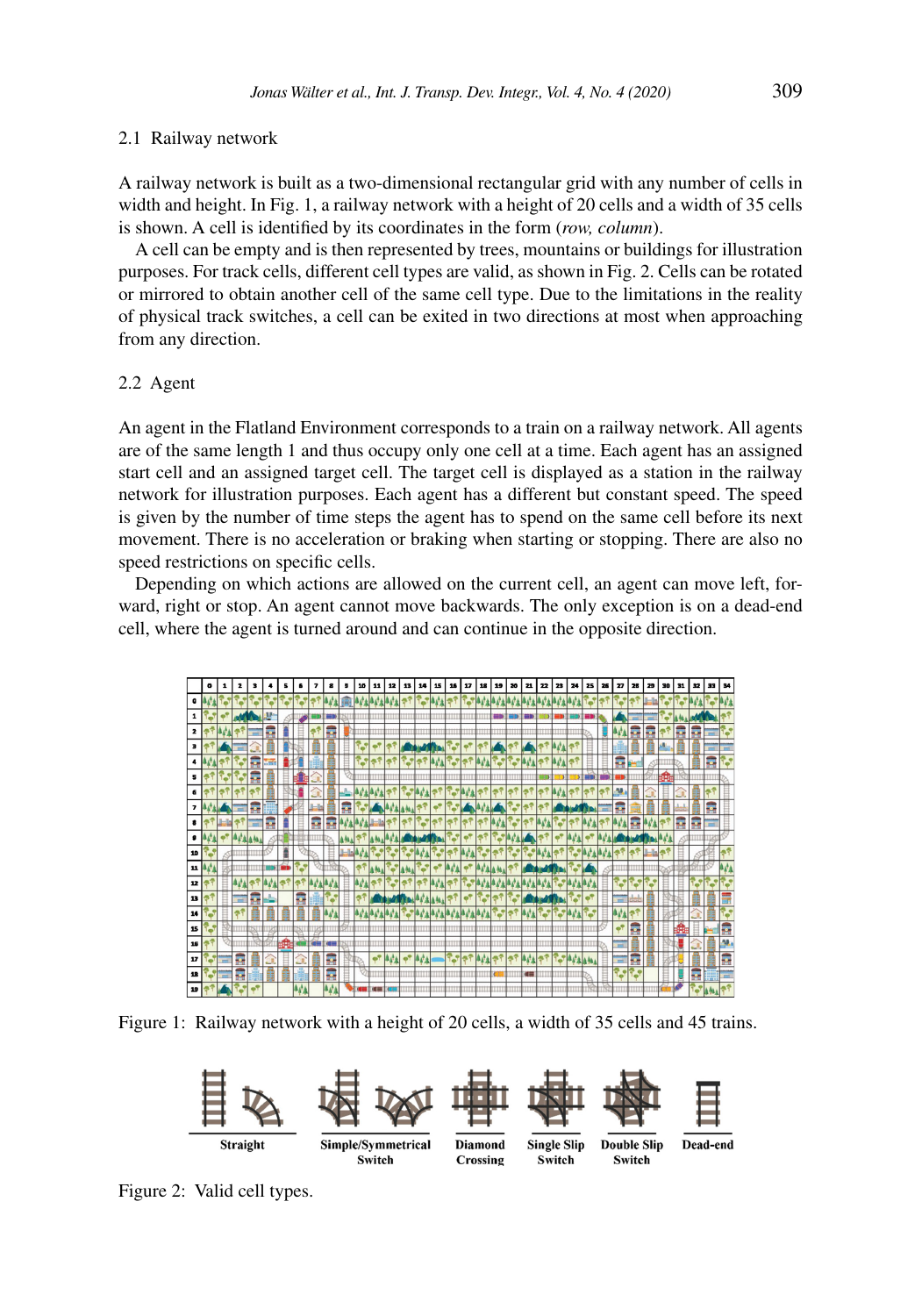# 3 Multi-Agent Path Finding

MAPF is a fundamental problem in the field of traffic planning and is defined by Cohen et al. [1] as follows:

*Given an environment and agents with assigned start and goal locations, the Multi-Agent Path Finding (MAPF) problem is to find collision-free paths for all agents from their start to their goal locations that optimize some criterion such as makespan or sum of travelled distances.*

In the context of the Flatland Environment, a collision (or conflict) corresponds to the situation when an agent is moving to a cell that is already occupied by another agent. Furthermore, the definition refers to *makespan*. This is the time span until the last of all agents has reached its target cell.

A solution for MAPF consists of a schedule that specifies which agent is in which cell at what time. Finding a solution is one aspect of MAPF and the optimality of the solution is another aspect. According to Andreychuk et al. [2], finding a valid solution is feasible in a realistic setting (i.e., it has a so-called polynomial time complexity), but finding the optimal solution may not be feasible within an acceptable timeframe (i.e., the problem has the socalled 'NP-hard' complexity: it is widely assumed that the optimal solution cannot be found in polynomial time, but no proof for this currently exists).

There are different approaches to find a solution to the present MAPF problem. In the following subsections, approaches providing an optimal solution are considered first, followed by approaches that provide a suboptimal solution but within a polynomial runtime.

#### 3.1 Linear Programming (LP)

As a first method, the mathematical approach is considered. For this purpose, the MAPF problem is formulated as a mathematical optimization model. An optimization model consists of variables, parameters, constraints and an objective function and describes a problem in mathematical form. The properties of the railway network and its agents are passed to the model as parameters and then result in an instance of the optimization problem. These parameters determine the constraints and the objective function. Finally, it is a purely mathematical task to find the corresponding variables that optimize the objective function in the desired manner (minimization or maximization) in compliance with the constraints. Over time, a variety of different so-called solvers have been developed for LP to calculate an optimal solution for such a mathematical system.

For the formulation of the MAPF problem as a mathematical optimization model, the work of Barták et al. [3] can be used as a basis and adapted to the characteristics of the Flatland Environment. In summary, the formulation can be described as follows: The presence of an agent on a cell is considered as an activity with a start time and an end time. An activity is optional, meaning it can be present or not. The cell path of an agent is finally defined by the presence of its optional activities. These activities are also used to formulate the constraints preventing the simultaneous presence of multiple agents on the same cell.

#### 3.2 Constraint-based search (CBS)

Another optimal approach is the CBS, presented by Sharon et al. [4]. CBS makes use of a constraint tree and nodes. A constraint node contains a valid or invalid MAPF solution, a set of constraints and the total cost of the solution (e.g., makespan).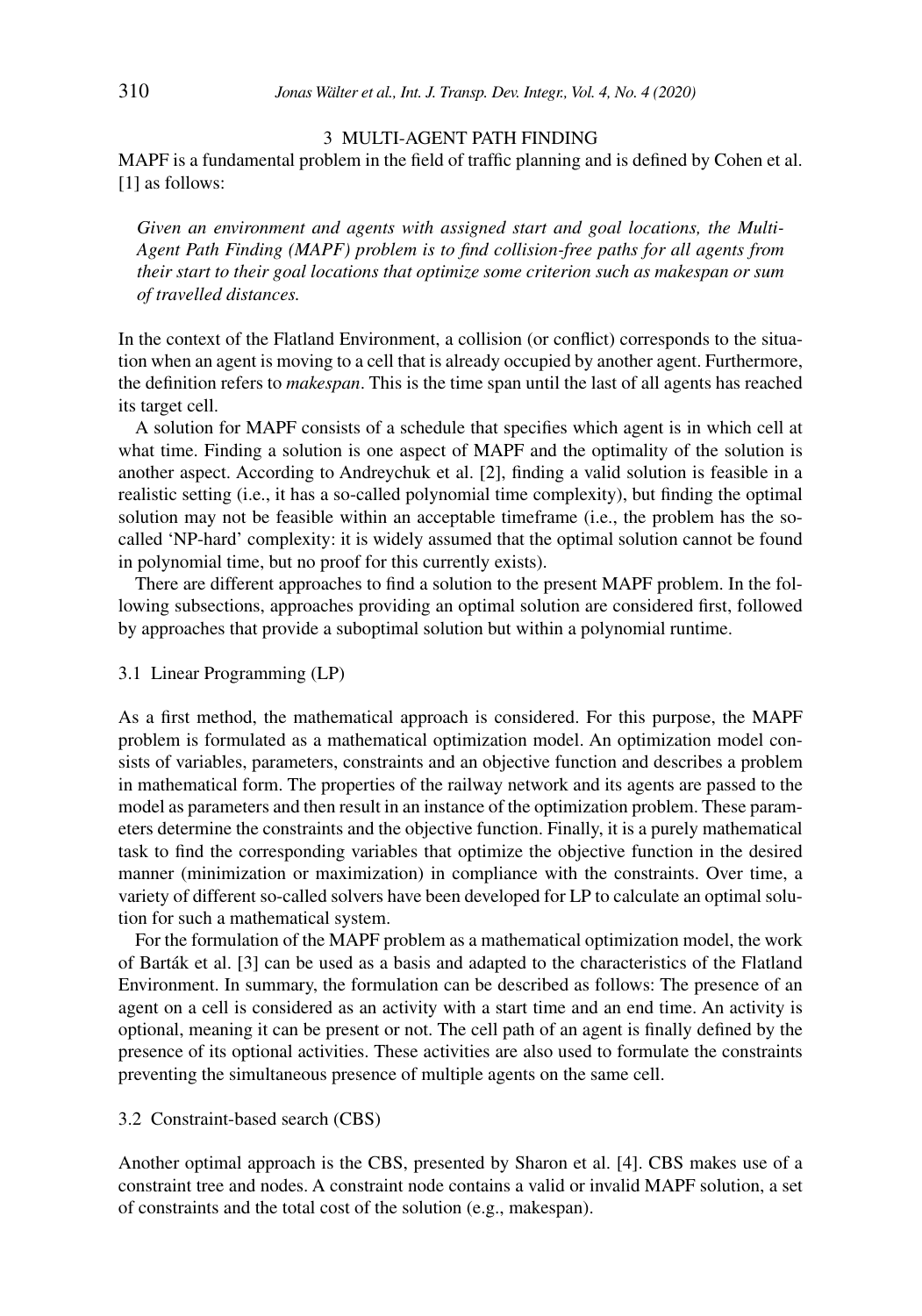In summary, CBS works as follows: First, an initial solution is produced consisting of the shortest paths from the start position to the target position for all agents. The root node of the constraint tree is built from this initial solution and an empty constraint set. This solution usually has conflicts between agents. From the root node, the first conflict between two agents (A1 and A2) is used to form two new child nodes. The first child node is given a constraint that prohibits agent A1 from performing the action that leads to the conflict. Then, a new shortest path is determined for agent A1, with respect to the constraint. This results in a new solution. The same is done for the second child node and agent A2. If a solution is free of conflicts, the optimal solution is found. Otherwise, the process is repeated with the next node. For this, the node with the lowest solution cost is selected as the next node.

During the CBS algorithm, the shortest path with respect to the given constraints must be determined for an agent. For this purpose, the well-known A\* search algorithm is very well suited. As the required A\* heuristic, the actual distance from the current position to the target position in the railway network is used.

### 3.3. Operator Decomposition & Independence Detection (OD+ID)

Another approach is a kind of cooperative path finding consisting of the two components Operator Decomposition (OD) and Independence Detection (ID), presented by Standley [5].

## 3.3.1 Operator Decomposition

OD is based on the well-known A\* search algorithm and uses nodes containing the current positions of all agents. The initial node contains the start positions of all agents. Then, the first agent in the sequence is considered. For each valid action of this agent, a new node is created with the new corresponding position of the agent. If an action causes a collision, the respective node is discarded. Between all valid nodes, a heuristic is used to select which node is considered next. With the next node and the next agent, this process is repeated until all positions match the target positions resulting in an optimal solution.

### 3.3.2 Independence Detection

The MAPF problem can be solved optimally with OD. However, instead of solving the entire problem with OD, the problem can be divided into smaller problems which are then solved with OD. ID can be used to build such sub-problems as follows: First, each agent is assigned to a separate group and its shortest path from the start position to the target position is considered the solution for this group. Afterwards, the solutions of all groups are checked against each other for conflicts. The two groups that cause the first conflict are considered for the next steps: It is tried to find a conflict-free but equivalent partial solution for one of the two groups. If this is not successful, the two groups are merged and the solution for the new group is searched using OD. Then, the solutions of all groups are checked again for conflicts. This procedure is repeated until no more conflicts occur and thus an optimal solution is found.

# 3.4 Optimal Anytime Algorithm (OAA)

The MAPF problem can be solved optimally with the OD+ID approach. A modified version of that approach is the OAA, presented by Standley and Korf [6]. The OAA is used to limit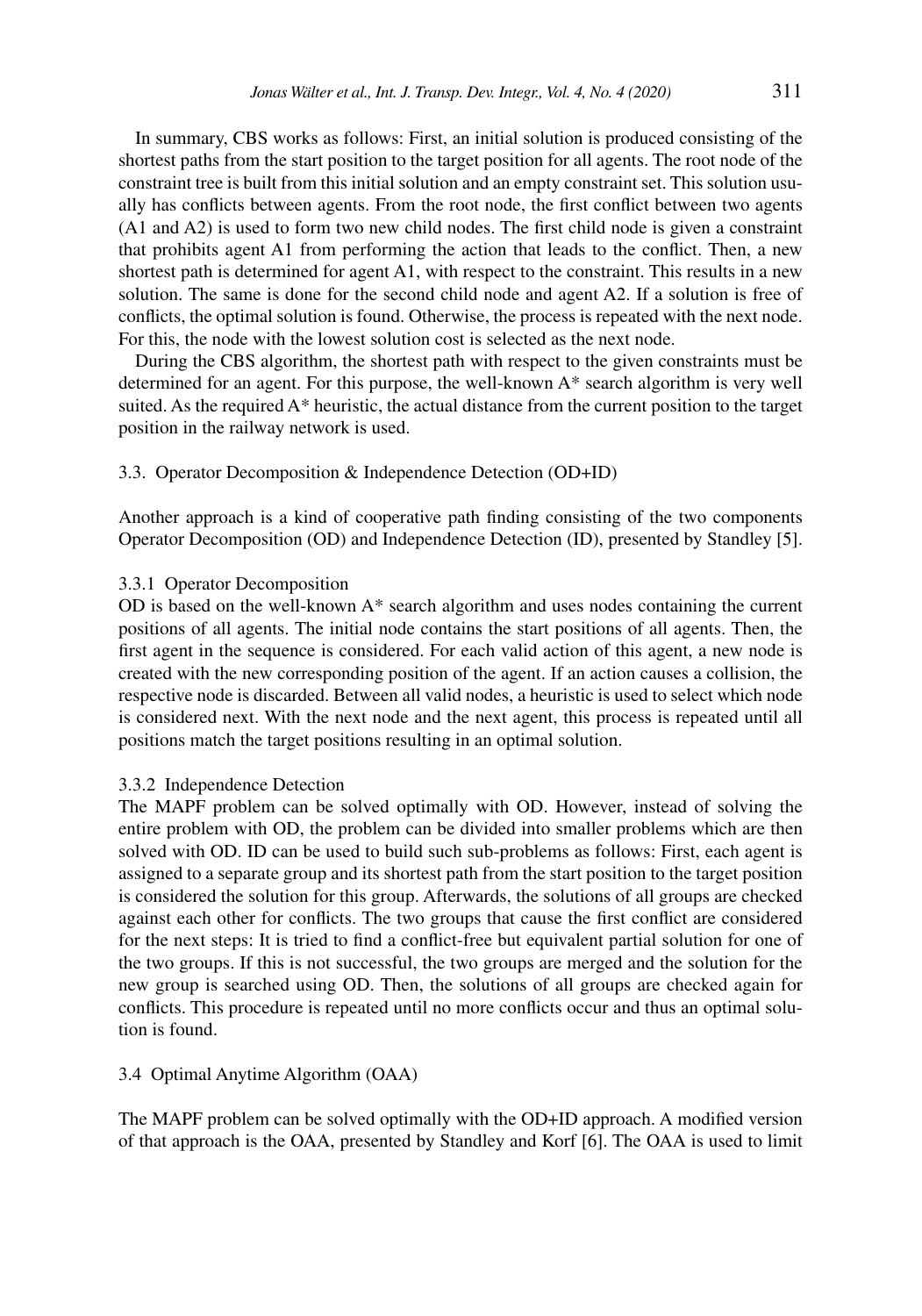the runtime of OD+ID using a time limit. In this approach, the modified OD+ID algorithm is called repeatedly with increasing parameters producing an ever-improving solution. Thus, the algorithm can be aborted anytime and then provides the best solution for that time. The name of the algorithm is misleading because it is not the optimal solution but the best solution so far at the time of abort.

### 3.5 Prioritized Planning (PP)

As an alternative approach, greedy algorithms can be considered as well. The greedy algorithm developed in the course of this study is covered in the literature [7] under the designation PP. The procedure is straightforward: First, all agents are put into a sequence according to certain criteria. Then, the first agent is considered according to this order and its shortest path is determined. In the sense of greedy, this path is final and will not be changed anymore. In the next step, the second agent in the sequence is considered. For this agent, the shortest path is determined but without any conflicts with the previous agent. This path is again final and unchangeable. In the same way, the shortest conflict-free paths are determined for all remaining agents in the sequence.

The result is fully dependent on the chosen planning order. There are different ways to prioritize the agents based on criteria:

- Identification number
- Length of shortest path
- Time step of first conflict
- Number of conflicts

The list is not complete, and other criteria could be explored. The criteria can be applied in ascending or descending order. In addition, the criteria can be used either individually or combined as multi-level prioritization. For example, the agents can be sorted first by shortest path length, then by first conflict and finally by identification number.

### 3.6 Interim conclusion

There are several approaches to solve the MAPF problem. It is necessary to figure out which approach provides the best possible solution in the shortest possible time. The performance of the different methods is examined and compared in Section 5. The collection of the described approaches does not claim to be complete. There are other optimal and suboptimal algorithms for MAPF, which are not discussed in this paper.

### 4 Vehicle Rescheduling Problem

The VRSP is another fundamental problem in the field of traffic planning and is defined by Li et al. [8] as follows:

*The vehicle rescheduling problem (VRSP) arises when a previously assigned trip is disrupted. A traffic accident, a medical emergency and a breakdown of a vehicle are examples of possible disruptions that demand the rescheduling of vehicle trips. The VRSP can be approached as a dynamic version of the classical vehicle scheduling problem (VSP) where assignments are generated dynamically.*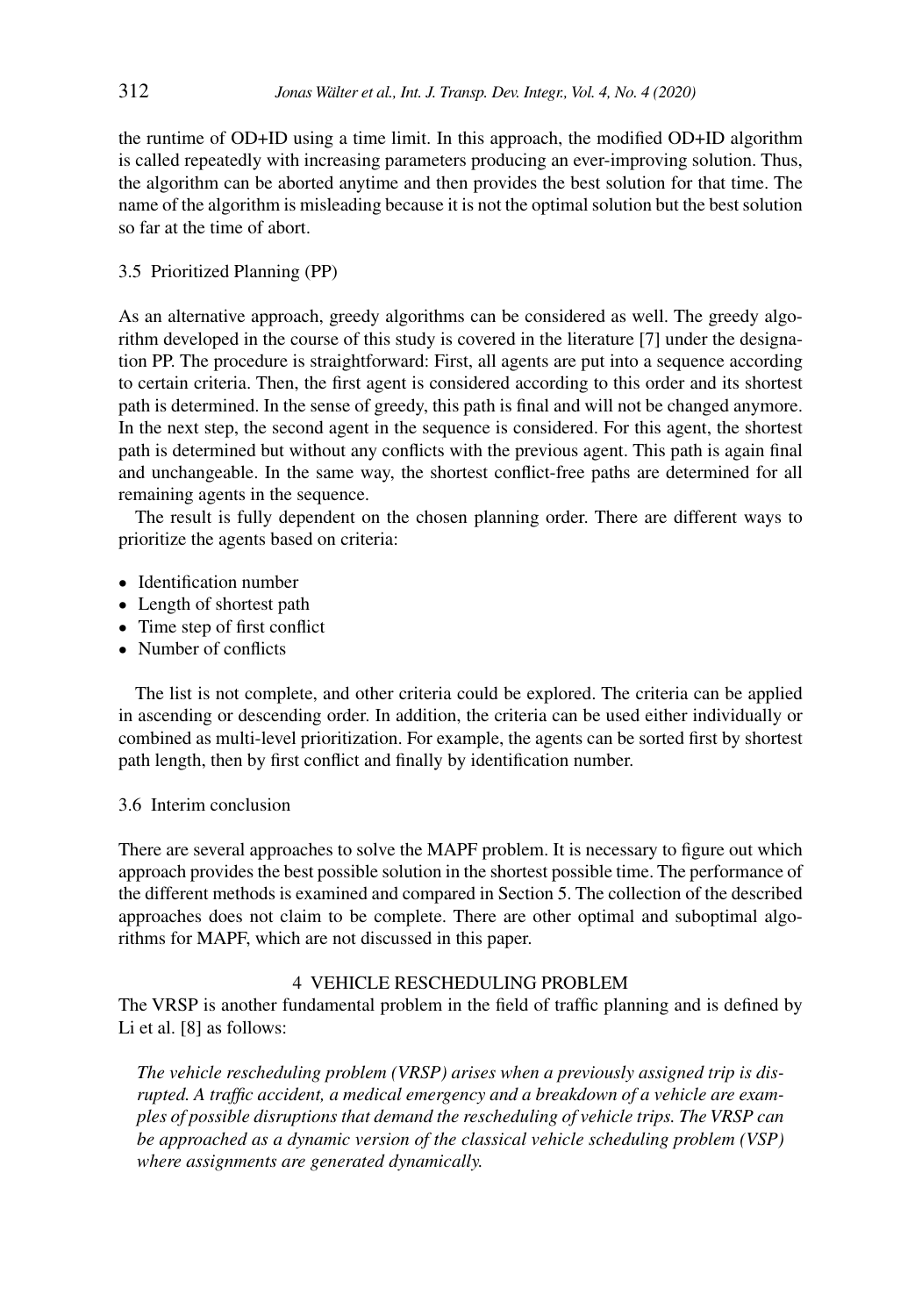In the context of the Flatland Environment, a disruption is a malfunction that occurs to a random agent at a random time and blocks the agent for a random number of time steps. There are existing and novel approaches to solve the VRSP.

#### 4.1 Rescheduling

A first approach to solve the VRSP is already contained in the name of the problem: rescheduling. It is an attempt to apply the MAPF algorithms to the VRSP as well. The principle is simple: First, an initial solution for all agents is determined using an MAPF algorithm. Then, the simulation is started with all the agents following their determined paths. This continues until a malfunction occurs. Since the original solution is no longer feasible due to the malfunction, a new solution must be determined from the current positions of the agents. This can again be achieved using an MAPF algorithm. The described process is repeated continuously until all agents reach their target positions.

However, it was found that the described approach cannot work completely, at least not with the characteristics of the Flatland Environment: With an optimal or very good solution for an MAPF problem, the trains usually follow each other very closely in the railway network. Thus, there is a certain probability that a deadlock will occur during the reaction time after the occurrence of a malfunction. Under these circumstances, rescheduling using existing MAPF algorithms is not appropriate. For this reason, the rescheduling approach using these algorithms is not considered further.

### 4.2 Complete path reservation (CPR)

Rescheduling is susceptible to deadlocks caused by malfunctions. Thus, a robust scheduling approach is wanted which can eliminate this circumstance as described by Zuo [9]: 'For an uncertain scheduling problem, the goal of robust scheduling is to generate a suboptimum scheduling scheme that is not sensitive to stochastic disturbances, i.e., robust scheduling emphasizes on the stability of scheduling schemes.*'* In the course of this study, such an approach was elaborated and given the name CPR. In contrast to the approaches discussed so far, the agents are not controlled centrally, but each agent decides on its own in each step which action to perform next.

#### 4.2.1 Procedure

The concept of reservation is introduced as the basis for this approach. Each track cell can be reserved by agents in the different directions. Thereby, a cell can be reserved by multiple agents in the same direction. However, it is not allowed to reserve a cell in one direction if the cell is already reserved in the opposite direction.

In the procedure, one agent after the other is processed. Each agent in the sequence must attempt to find the shortest path from its start position to its target position, for which all cells are not yet reserved in the opposite direction. Only if this succeeds, the cells of this path can be reserved in the corresponding directions and the respective action can be executed. Otherwise, the agent is not allowed to execute the action.

The procedure is illustrated with an example in Fig. 3: Agent 1 finds a non-reserved path to its target position and reserves the corresponding cells. For agent 2, there is no non-reserved path to its target position because some necessary cells are already reserved in the opposite direction by agent 1. In contrast, agent 3 finds a non-reserved path again. Thereby, some of the necessary cells are already reserved by agent 1 but in the same direction.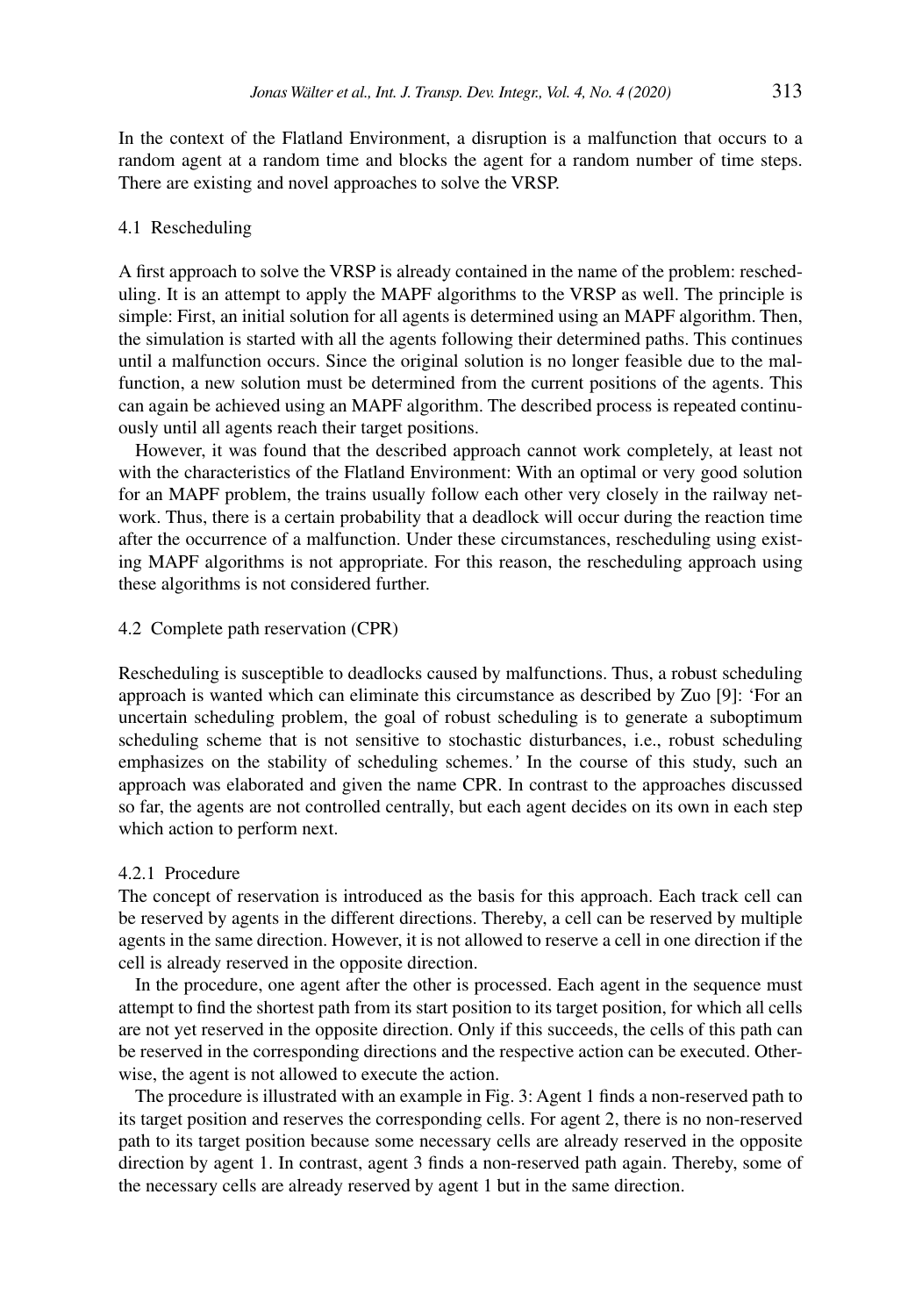

Figure 3: Complete path reservation with three agents on a partial railway network.

## 4.2.2 Agent prioritization

As described in the procedure, each agent acts independently and tries to reserve a complete path. Nevertheless, there is an order in which the agents can do this. In Fig. 3, the default prioritization with ascending agent numbering is used. Instead, a different prioritization could be used, where agent 2 is first to act. In this case, agent 2 could reserve a complete path, but the other two agents could not, resulting in a different outcome. Thus, the result is fully dependent on the chosen agent prioritization.

### 4.3 Reinforcement learning

Due to the development in the field of artificial intelligence in recent years, various novel methods have emerged in computer science. A promising approach from the field of machine learning is the so-called RL. RL is the third area of machine learning methods besides supervised and unsupervised learning. The basic idea of RL is that a software agent autonomously learns what it should ideally do in which situation. For this purpose, the learning behaviour in nature is simulated.

### 4.3.1 Introduction

The scheme of RL is shown in Fig. 4. The main components are the agent, the environment and the action, which are already known in the context of the Flatland Environment. The learning takes place in a cycle between the agent (train) and the environment: The agent receives a state describing the current situation of the environment. Based on this state, the agent must decide which action to take. With the help of its learned knowledge, the agent selects an action and executes it in the environment. This changes the environment, and the new state is passed on to the agent again. In addition, the agent receives a reward from the environment indicating whether the previous action was good or not. The higher the reward, the better the action was. Thus, the agent learns which action has led to which reward in which state. This learning cycle can then be continued for any period to deepen the knowledge of the agent.

# 4.3.2 Knowledge

While learning, the agent builds up its knowledge. The method used for this is called Deep Q-Learning with the help of a neural network consisting of several layers. The first layer is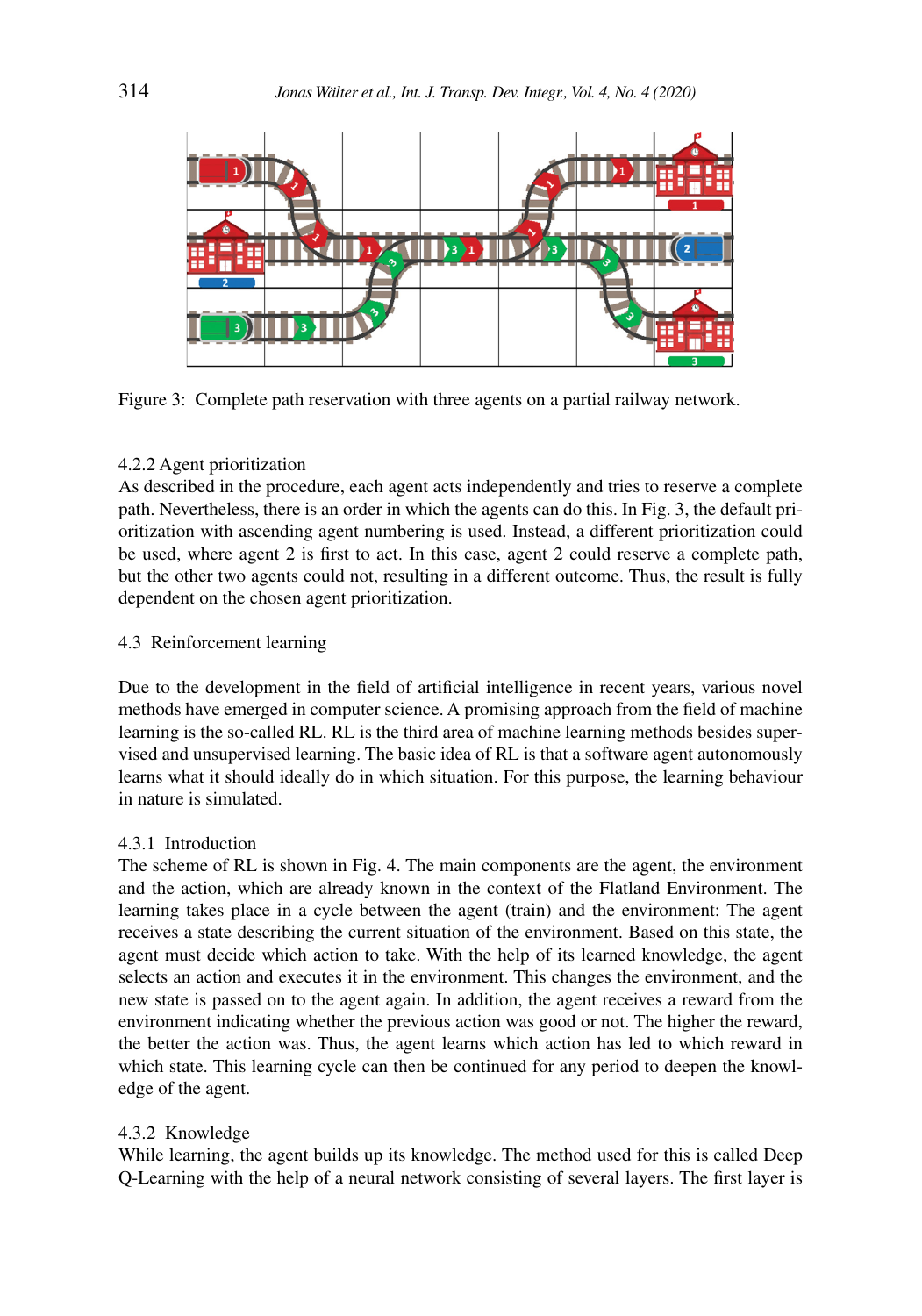

left / forward / right / stop

Figure 4: Reinforcement learning in the context of the Flatland Environment.

the input layer that directly corresponds to the state. The last layer is the output layer containing a value as quality for each action. The action with the highest value is meant to be the best action for the given state.

A function is specified which converts the state (input layer) into the action qualities (output layer). The parameters of this function are optimized with each learning cycle. To achieve a better result, any number of so-called hidden layers can be used as intermediate layers between the input layer and the output layer.

#### 4.3.3 State

There are several ways to observe and represent the state of an environment. One approach is the *global observation*, which aims to reflect all available information of the environment in the state. A multidimensional array is built as a state, which contains all properties of the individual cells and agents. However, this approach quickly results in an amount of data for the state, which cannot be handled by usual workstations.

In contrast, an approach with *local observation* does not cover the entire railway network but only the interesting part of it. It is observed what the track sections ahead of the agent look like and what is happening on them. The information about the sections (e.g., distances, number of agents, properties of the agents, possible conflicts) then form the state. With this approach, the state size is reduced while the important information is retained.

#### 4.3.4 Enhancement: Output mapping

In the course of this study, several enhancements for the RL approach were elaborated. A first enhancement achieves a reduction of the output size of the neural network. The smaller the output size, the easier the decision should be. So far, the output layer has directly corresponded to the four different actions of the agent. But an agent can exit a cell in a maximum of two directions. Thus, an agent can only choose between two different movement actions or the *stop* action.

With this knowledge, the output of the neural network can be adapted. The output no longer corresponds directly to the actions. Instead, the output now expresses whether the track more to the left, more to the right or a stop should be selected. This output is then mapped to the actual action.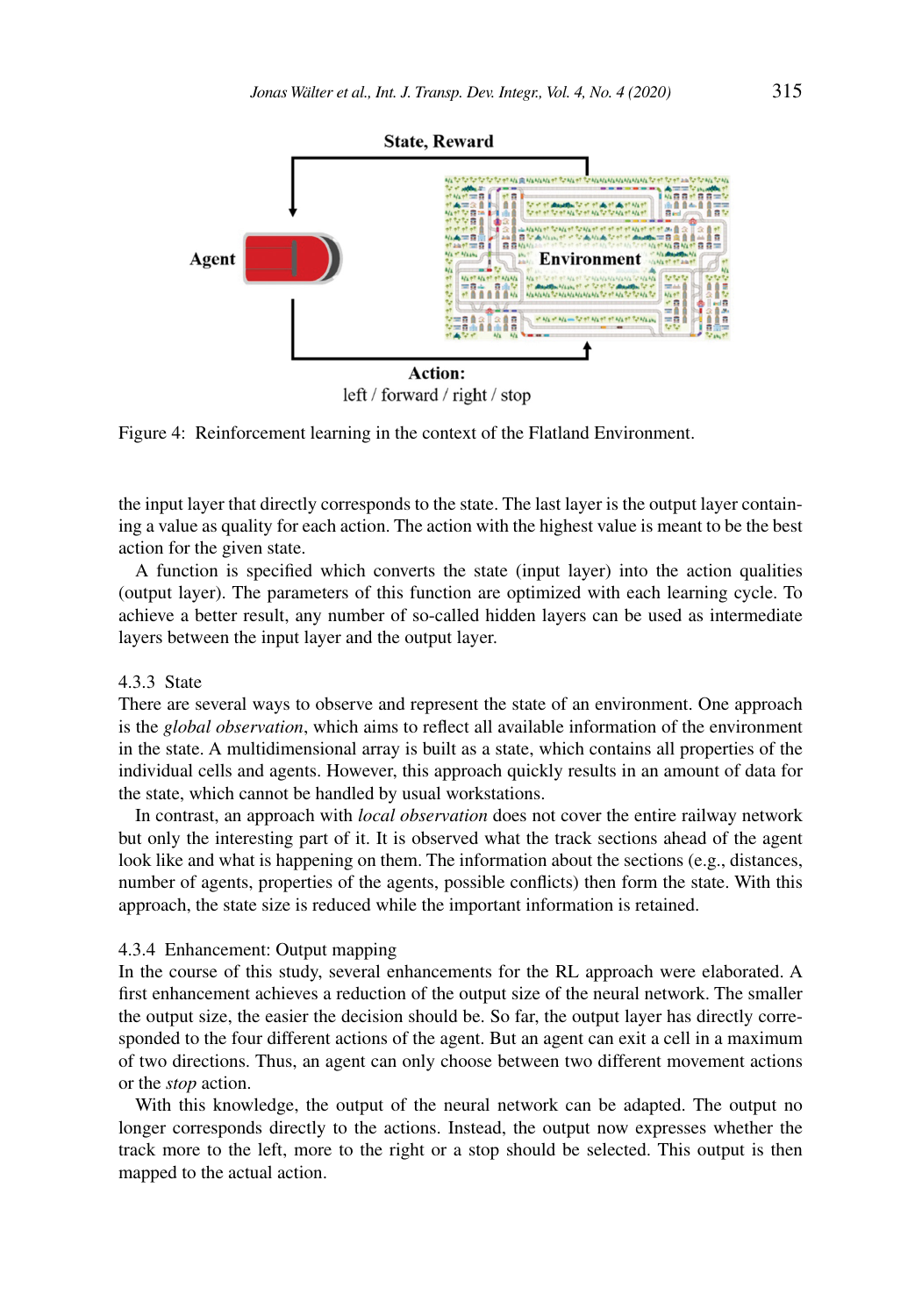#### 4.3.5 Enhancement: Decisions only

For each application of the neural network, the computation needs a certain amount of time. This enhancement aims to use the neural network only for real decisions and thus reducing the number of applications.

An analysis of the rail networks revealed that in most situations only one action is really relevant for an agent. If an agent is on a straight track and not just before an intersection, it can only continue or stop. However, stopping makes no sense because the aim is to reach the target as quickly as possible. A real decision is only required if the agent is located directly at an intersection with two possible exits (*fork*) or in front of a cell where another track section joins its current track (*join*). There is also a situation where both conditions apply.

With this knowledge, the procedure is adapted so that the neural network is only applied in case of a real decision. Otherwise, the agent simply performs the only action that makes sense. Thus, the number of applications of the neural network is reduced and the agent no longer must learn trivial decisions but can focus on the real decisions.

### 4.3.6 Enhancement: State partitioning

A further enhancement is related to the state consisting of a local observation. With local observation, both possible exit directions are considered, and a partial observation is made for each. So far, both partial observations have been concatenated into a one-dimensional array representing the state which is then passed to the neural network. However, the neural network does not know that the first half and the second half of the state have the same structure and represent two partial observations.

As an enhancement, the two partial observations are instead combined into a two-dimensional array. The neural network can now be applied separately to both partial observations, resulting in one single quality for the respective action. This reduces both the input size and the output size of the neural network. Thus, the same knowledge can be applied to a mirrored situation as well which has not been the case so far.

# 4.3.7 Enhancement: Deadlock avoidance

An additional risk in railway networks is the occurrence of deadlocks with several trains blocking each other. So far, the detection of deadlocks has been left to RL: The agent should learn what action would cause a deadlock and avoid it. This detection requires a lot of learning, and there are alternative approaches to handle this task. However, complete deadlock detection cannot be done in polynomial time, according to Gawrilow et al. [10].

We, therefore, use the CPR technique described earlier in section 4.2 as a heuristic to detect deadlocks and shorten learning times in the following way: To check whether an action leads to a deadlock, it is tried to find a non-reserved path to the target position. If this is successful, the action certainly does not lead to a deadlock. If not, the action is assumed to lead to a deadlock. This approach, although not complete, is designed to be conservative. Any deadlock situation is correctly detected as a deadlock, but some deadlock-free situations are falsely also detected as deadlocks.

It should be noted that there are other heuristics for deadlock avoidance as well. For instance, one could similarly adapt other algorithms for MAPF.

#### 5 Results

Various approaches to the two fundamental problems MAPF and VRSP are discussed in this paper. All approaches were evaluated and compared using 20 different test cases provided by the Flatland Challenge.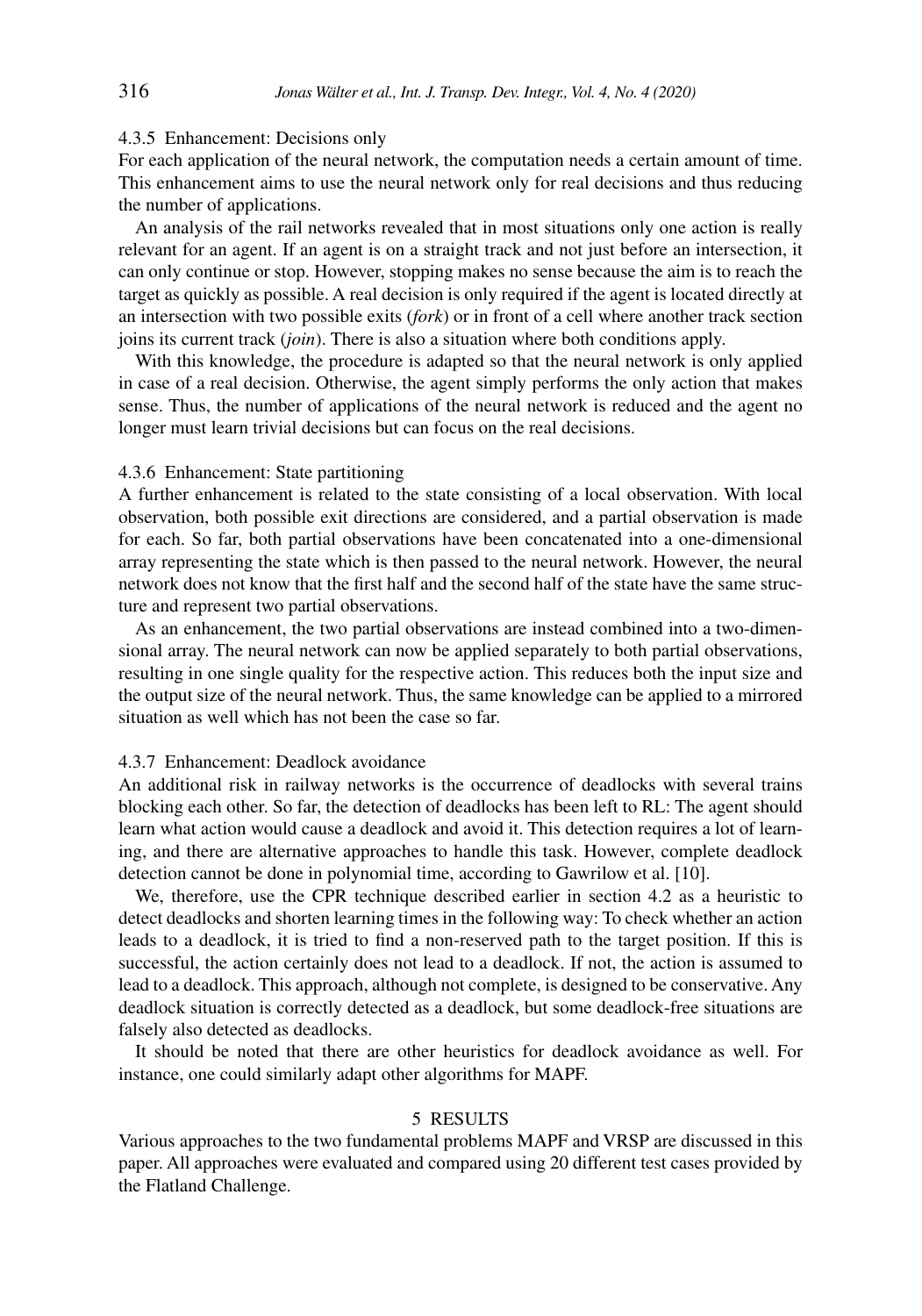#### 5.1 Multi-agent path finding

The results of the various MAPF algorithms are listed and compared in Table 1. The used test cases differ in the number of track cells and the number of agents. For all algorithms, the runtime (in seconds) is listed. A test was aborted after 10 minutes with a timeout. For the suboptimal algorithms, the difference (*diff*) to the optimal solution concerning the makespan (*opt. mksp*) is additionally shown.

For the implementation of LP, the Python library *mip* with the included solver *Coin-or branch and cut (CBC)* was used. The alternative library *PuLP* led to similar results. Only 20% of all test cases could be solved using LP within the time limit. The OD+ID approach seems to be much better suited in the given context, as around 80% of all test cases could be solved within a short time. The CBS approach achieved the best performance among the optimal approaches with a timeout rate of only 5%. Nevertheless, there are situations where this algorithm takes a long time.

The OAA approach is a suboptimal version of the OD+ID algorithm, which keeps running until it is aborted and then returns the best solution found so far. However, a timeout occurred in six test cases. In four of these test cases, an optimal solution had already been found within the time limit but not yet recognized as optimal. A better alternative is the suboptimal PP approach, which achieves the best results with respect to the runtime. Moreover, the quality of the solutions lies in a tolerable distance to the optimal solutions.

#### 5.2 Vehicle rescheduling problem

The results of both VRSP approaches are listed and compared in Table 2. For testing the VRSP approaches, more complex test cases were used. A maximum number of time steps (*max. steps*) are given before a test is aborted. If all agents (100%) reached their target within this limit, the number of used steps is stated. If not, the percentage of agents that reached their target within the limit is stated.

The CPR approach works well for simpler test cases, but the results get noticeably worse for more complex test cases. Across all test cases, an average of 85.75% of all agents had reached their target within the step limit. For the RL approach, local observation was used and enhanced with output mapping, real decisions and state partitioning. Regarding deadlocks, detection by CPR was used to reduce the learning time. The learning took place on randomly generated railway networks with a height and width of 35 cells each and 80 agents. This configuration corresponds to the properties of smaller test cases. The acquired knowledge was applied to the test cases and resulted in an average success rate of 72.16%.

The success rate of RL is significantly lower compared to the CPR approach. However, it must be noted that the possibilities of RL are far from being exhausted. The achieved success rate is very promising, considering that the exploration of RL was limited by the given hardware and time. To further improve the performance, the learning process could be repeated with more complex railway networks and with better hardware.

A more detailed description of the methods used, and the results can be found in [11].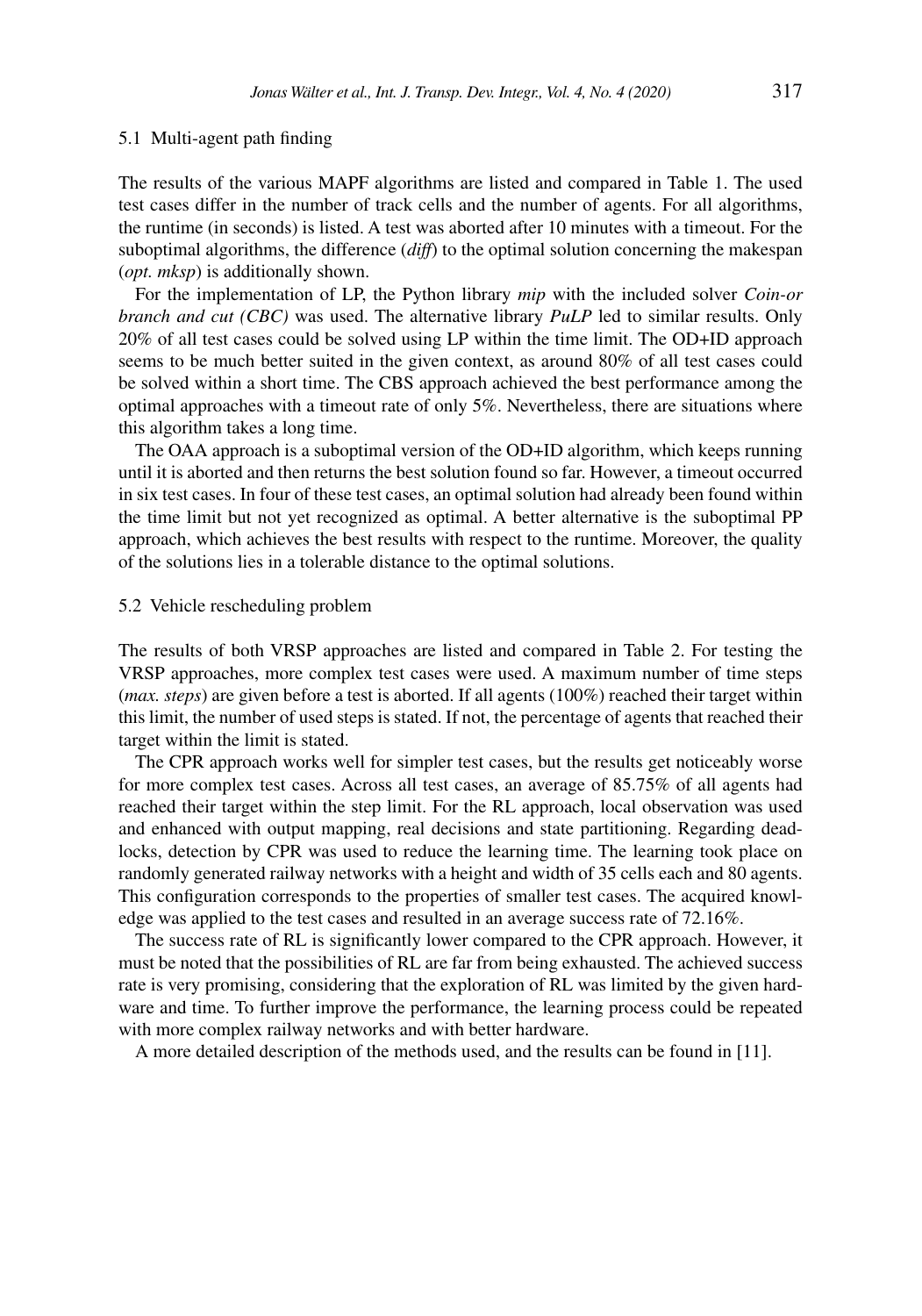| .<br>.<br>.<br>.<br>:<br>$\frac{1}{2}$<br>$\ddot{\phantom{a}}$<br>$\frac{1}{2}$<br>.<br>.<br>.<br>١<br>i<br>i<br>1<br>J<br>i<br>$\sim$<br>l<br>i<br>l<br>ι<br>is let us<br>$\frac{1}{2}$<br>i |  |
|-----------------------------------------------------------------------------------------------------------------------------------------------------------------------------------------------|--|
|                                                                                                                                                                                               |  |
|                                                                                                                                                                                               |  |
|                                                                                                                                                                                               |  |
|                                                                                                                                                                                               |  |
|                                                                                                                                                                                               |  |
|                                                                                                                                                                                               |  |
|                                                                                                                                                                                               |  |
|                                                                                                                                                                                               |  |
|                                                                                                                                                                                               |  |
|                                                                                                                                                                                               |  |
|                                                                                                                                                                                               |  |
|                                                                                                                                                                                               |  |
|                                                                                                                                                                                               |  |
|                                                                                                                                                                                               |  |

| Test             |                 |                 |                |          |                                             |                 | 0AA     |                          | ਟੇ      |                        |
|------------------|-----------------|-----------------|----------------|----------|---------------------------------------------|-----------------|---------|--------------------------|---------|------------------------|
|                  | Track cells     |                 |                |          | Agents LP runtime CBS runtime OD+ID runtime | Opt. mksp       | Runtime | diff                     | Runtime | diff                   |
| 0.0              | 37              |                 | 0.35225        | 0.00006  | 0.00005                                     | $\infty$        | 0.00005 | ⊕                        | 0.00008 | Ш                      |
|                  |                 |                 | 1.28387        | 0.00004  | 0.00006                                     |                 | 0.00006 | ⊕                        |         | $\mathbf{H}$           |
|                  |                 |                 | 9.58017        | 0.00024  | 0.00056                                     |                 | 0.00128 | I                        |         | $\widehat{\mathbb{I}}$ |
|                  |                 |                 | 15.14047       | 0.00013  | 0.00013                                     |                 | 0.00012 | $\widehat{\mathbb{I}}$   | 0.00024 | $\widehat{\mathbb{I}}$ |
| 2.0              |                 |                 | Timeout        | 0.00110  | 1.00104                                     |                 | 0.00168 | $\widetilde{\mathbb{I}}$ | 0.00053 |                        |
| $\overline{c}$   |                 |                 | <b>Timeout</b> | 0.00023  | 0.00020                                     |                 | 0.00024 | $\widehat{\mathbb{I}}$   | 0.00042 | $\mathbf{I}$           |
| 3.0              |                 |                 | Timeout        | 0.02175  | 1.01082                                     |                 | 0.01600 | $\widehat{\mathbb{I}}$   | 0.00443 | $\sf II$               |
|                  | <u>83</u>       |                 | Timeout        | 0.00139  | 0.00358                                     |                 | 0.00603 | ⊕                        | 0.00216 | $\widehat{\mathbb{I}}$ |
| $\frac{0}{4}$    | $\frac{210}{2}$ |                 | Timeout        | 0.01252  | Timeout                                     |                 | Timeout | ⊕                        | 0.00748 | $\mathsf{II}$          |
| $\frac{1}{4}$    | 212             |                 | Timeout        | Timeout  | 364.95296                                   |                 | Timeout |                          | 0.00518 |                        |
| 5.0              | 429             |                 | Timeout        | 0.01129  | 0.12862                                     |                 | 0.11072 | $\widehat{\mathbb{I}}$   | 0.01192 | Ī                      |
| $\overline{51}$  | 481             |                 | Timeout        | 0.02905  | 0.06104                                     |                 | 0.18168 | ⊕                        | 0.01502 | II                     |
| 6.0              | 694             |                 | Timeout        | 0.05049  | 0.05177                                     |                 | 0.10445 | $\widehat{\mathbb{I}}$   | 0.02240 | $\widehat{\mathbb{I}}$ |
| $\overline{61}$  | 703             |                 | Timeout        | 0.01685  | 0.7653                                      |                 | 0.16499 | ⊕                        | 0.01988 | Ш                      |
| $\overline{7.0}$ | 1,648           |                 | Timeout        | 0.85441  | Timeout                                     |                 | Timeout | ⊕                        | 0.25005 | Ш                      |
| $\overline{71}$  | 1,659           |                 | Timeout        | 0.88645  | 0.39294                                     | 20              | Timeout |                          | 0.36779 | Ш                      |
| 8.0              | 1,00            |                 | Timeout        | 0.00293  | 0.00358                                     | 82              | 0.00351 | $\widehat{\mathbb{I}}$   | 0.01746 | $\mathsf{I}\mathsf{I}$ |
|                  | 1,007           |                 | Timeout        | 0.00478  | 0.00564                                     | $\overline{50}$ | 0.00559 | $\widehat{\mathbb{I}}$   | 0.02567 | Ш                      |
| 0.6              | 4,721           |                 | Timeout        | 30.76673 | <b>Timeout</b>                              | 147             | Timeout | $\widehat{\mathbb{I}}$   | .63163  | $\widehat{\mathbb{I}}$ |
| 9.1              | 4,686           | $\overline{50}$ | Timeout        | 6.75903  | <b>Timeout</b>                              | 165             | Timeout | $\widehat{\mathbb{L}}$   | 1.68559 | $\widehat{\mathbb{I}}$ |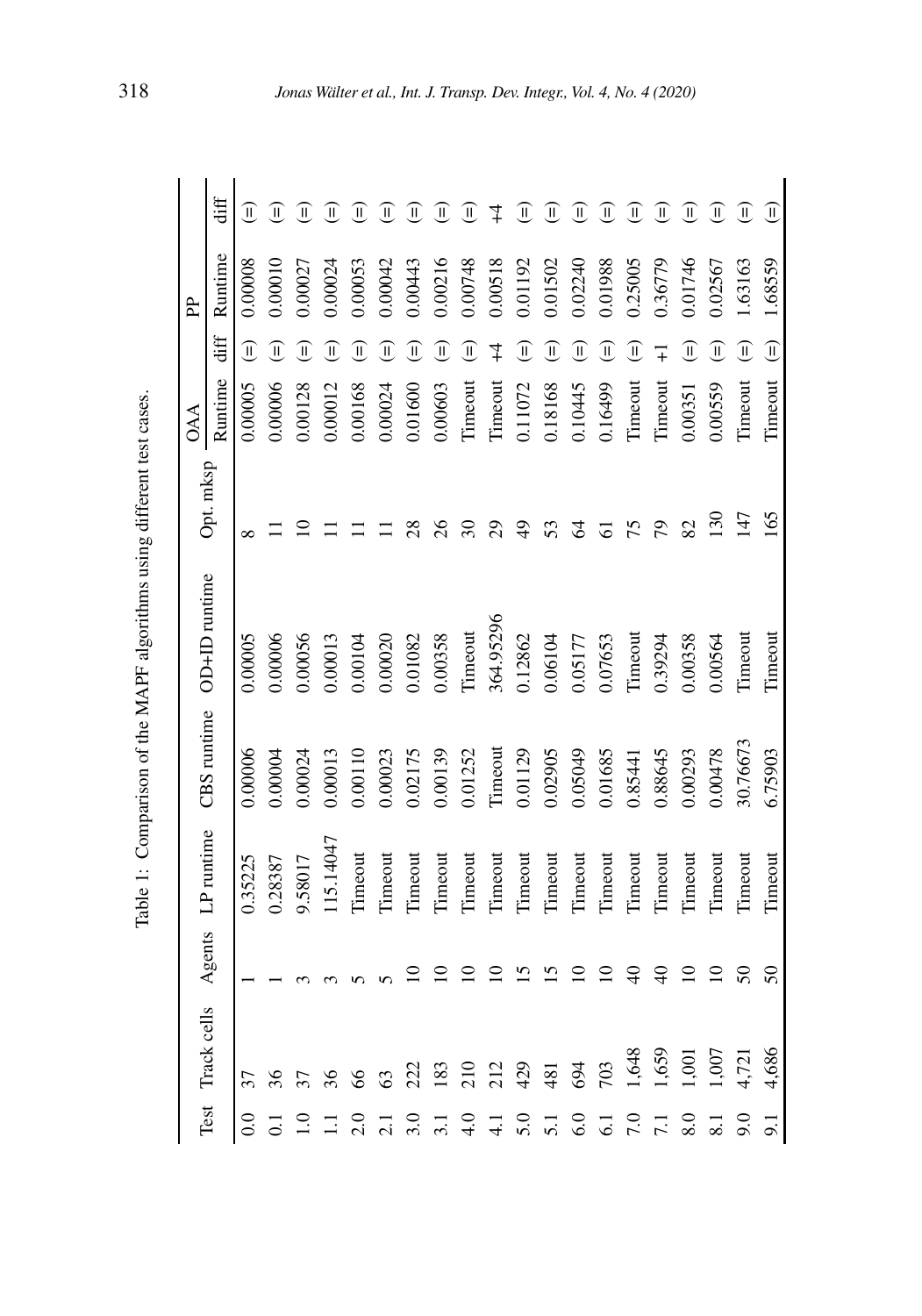|      |             |        |            | <b>CPR</b>   |                | RL           |               |
|------|-------------|--------|------------|--------------|----------------|--------------|---------------|
| Test | Track cells | Agents | Max. steps | <b>Steps</b> | Agents $(\% )$ | <b>Steps</b> | Agents $(\%)$ |
| 0.0  | 140         | 1      | 600        | 379          | 100.00         | 412          | 100.00        |
| 0.1  | 90          | 1      | 600        | 527          | 100.00         | Max.         | 90.00         |
| 1.0  | 190         | 3      | 600        | 594          | 100.00         | Max.         | 98.75         |
| 1.1  | 250         | 3      | 600        | Max.         | 93.75          | Max.         | 85.00         |
| 2.0  | 212         | 5      | 720        | 627          | 100.00         | Max.         | 90.00         |
| 2.1  | 231         | 5      | 720        | 627          | 100.00         | Max.         | 88.75         |
| 3.0  | 374         | 10     | 960        | Max.         | 88.75          | Max.         | 56.25         |
| 3.1  | 415         | 10     | 960        | Max.         | 88.75          | Max.         | 73.75         |
| 4.0  | 399         | 10     | 960        | 752          | 100.00         | Max.         | 98.75         |
| 4.1  | 496         | 10     | 960        | Max.         | 85.00          | Max.         | 75.00         |
| 5.0  | 693         | 15     | 1,120      | Max.         | 91.25          | Max.         | 76.25         |
| 5.1  | 544         | 15     | 1,120      | Max.         | 92.50          | Max.         | 73.75         |
| 6.0  | 1,346       | 10     | 1,760      | Max.         | 75.00          | Max.         | 75.00         |
| 6.1  | 1,203       | 10     | 1,760      | Max.         | 68.00          | Max.         | 57.00         |
| 7.0  | 1,378       | 40     | 1,600      | Max.         | 84.00          | Max.         | 55.00         |
| 7.1  | 1,444       | 40     | 1,600      | Max.         | 88.00          | Max.         | 67.00         |
| 8.0  | 1,602       | 10     | 1,760      | Max.         | 65.00          | Max.         | 51.00         |
| 8.1  | 1,552       | 10     | 1,760      | Max.         | 52.00          | Max.         | 53.50         |
| 9.0  | 2,514       | 50     | 2,560      | Max.         | 64.50          | Max.         | 46.00         |
| 9.1  | 2,936       | 50     | 2,560      | Max.         | 78.50          | Max.         | 32.50         |
|      |             |        |            | Average:     | 85.75          | Average:     | 72.16         |

Table 2: Comparison of the VRSP approaches using different test cases.

# 6 Conclusion

In this study, various approaches for resolving both MAPF and the VRSP were investigated with respect to railway traffic.

Regarding MAPF, various approaches, including LP, CBS, OD+ID, OAA and PP, are discussed, tested and compared. It was shown that the theoretically optimal solutions (such as LP, CBS, OD+ID) were not suitable for use in a real-time traffic management system. Instead, suboptimal algorithms like PP that provide fast solutions are more appropriate.

Regarding VRSP, the CPR approach was able to perform best in the evaluation. Surprisingly, RL was almost able to keep up with it and thus demonstrated the potential of this novel approach. RL is still a very young and little researched area. There are many more optimization possibilities, and the results could be improved with additional effort and computational power. In conclusion, this study has shown that RL is a novel but promising technique that could be used to aid vehicle scheduling and re-scheduling.